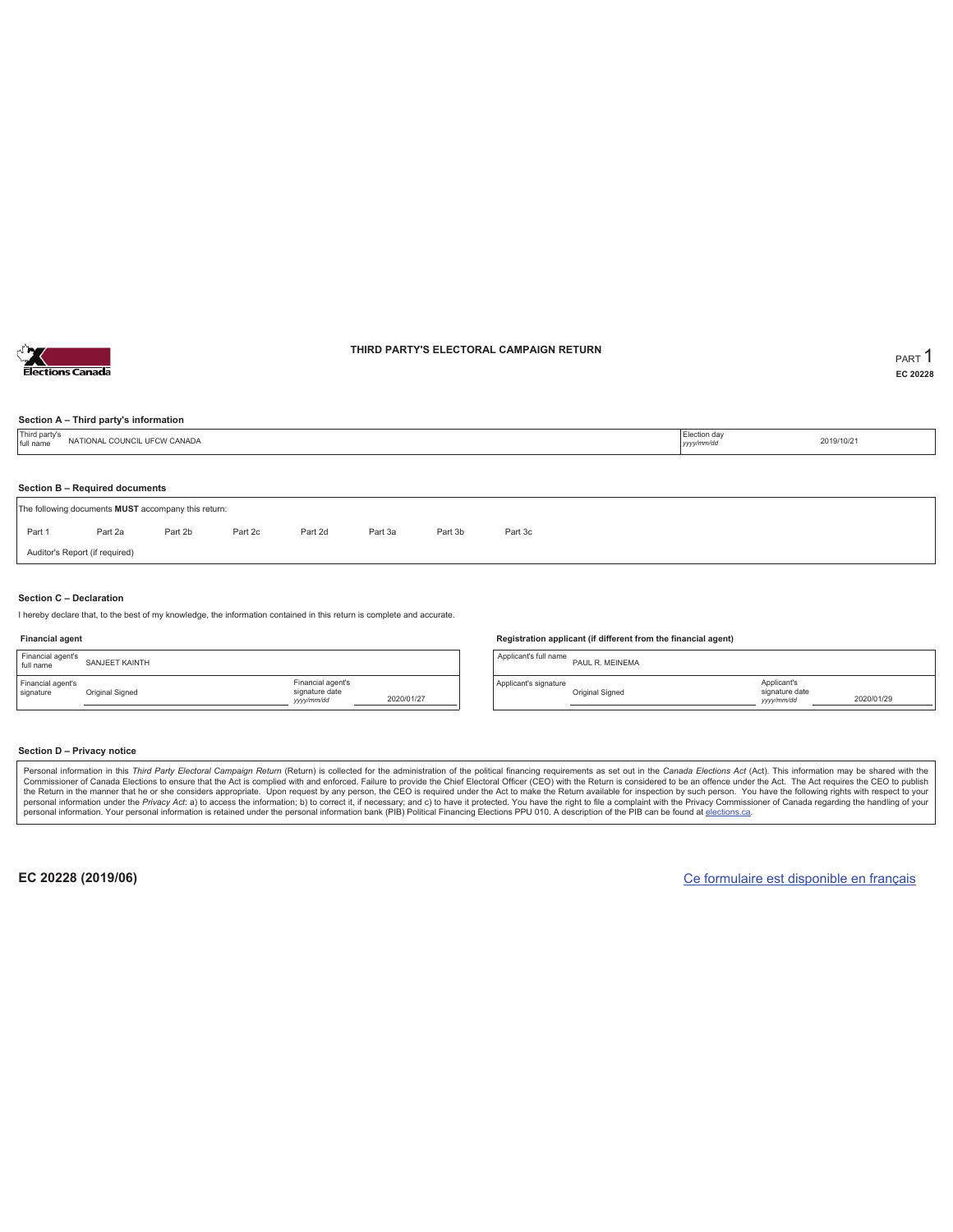

### **THIRD PARTY'S ELECTORAL CAMPAIGN RETURN Statement of monetary contributions received** PART 2a

| No.                                                                               | Full name                                              | <b>Street</b><br>no. | <b>Street</b> | Apt. | City | Prov./<br>Terr. | Postal<br>code | Date<br>received                                                               | Individual | <b>Business /</b><br>Commercial<br>organization | Government | <b>Trade union</b> | Corporation<br>capital | Unincorporated<br>without share organization or<br>association |
|-----------------------------------------------------------------------------------|--------------------------------------------------------|----------------------|---------------|------|------|-----------------|----------------|--------------------------------------------------------------------------------|------------|-------------------------------------------------|------------|--------------------|------------------------|----------------------------------------------------------------|
|                                                                                   |                                                        |                      |               |      |      |                 |                | yyyy/mm/dd                                                                     | \$         | \$                                              | \$         | \$                 | \$                     | \$                                                             |
|                                                                                   |                                                        |                      |               |      |      |                 |                |                                                                                |            |                                                 |            |                    |                        |                                                                |
|                                                                                   |                                                        |                      |               |      |      |                 |                |                                                                                |            |                                                 |            |                    |                        |                                                                |
|                                                                                   |                                                        |                      |               |      |      |                 |                |                                                                                |            |                                                 |            |                    |                        |                                                                |
|                                                                                   |                                                        |                      |               |      |      |                 |                |                                                                                |            |                                                 |            |                    |                        |                                                                |
|                                                                                   |                                                        |                      |               |      |      |                 |                |                                                                                |            |                                                 |            |                    |                        |                                                                |
|                                                                                   |                                                        |                      |               |      |      |                 |                |                                                                                |            |                                                 |            |                    |                        |                                                                |
|                                                                                   |                                                        |                      |               |      |      |                 |                |                                                                                |            |                                                 |            |                    |                        |                                                                |
|                                                                                   |                                                        |                      |               |      |      |                 |                |                                                                                |            |                                                 |            |                    |                        |                                                                |
|                                                                                   |                                                        |                      |               |      |      |                 |                |                                                                                |            |                                                 |            |                    |                        |                                                                |
|                                                                                   |                                                        |                      |               |      |      |                 |                |                                                                                |            |                                                 |            |                    |                        |                                                                |
|                                                                                   |                                                        |                      |               |      |      |                 |                |                                                                                |            |                                                 |            |                    |                        |                                                                |
|                                                                                   |                                                        |                      |               |      |      |                 |                |                                                                                |            |                                                 |            |                    |                        |                                                                |
|                                                                                   |                                                        |                      |               |      |      |                 |                |                                                                                |            |                                                 |            |                    |                        |                                                                |
|                                                                                   |                                                        |                      |               |      |      |                 |                |                                                                                |            |                                                 |            |                    |                        |                                                                |
|                                                                                   |                                                        |                      |               |      |      |                 |                | Totals carried forward from previous page \$                                   |            |                                                 |            |                    |                        |                                                                |
|                                                                                   |                                                        |                      |               |      |      |                 |                | Total amount of monetary contributions by contributors who gave over \$200 (A) |            |                                                 |            |                    |                        |                                                                |
|                                                                                   | Number of contributors who gave over \$200             |                      |               |      |      |                 |                |                                                                                |            |                                                 |            |                    |                        |                                                                |
| Total amount of monetary contributions by contributors who gave \$200 or less (B) |                                                        |                      |               |      |      |                 |                |                                                                                |            |                                                 |            |                    |                        |                                                                |
|                                                                                   | Number of contributors who gave \$200 or less          |                      |               |      |      |                 |                |                                                                                |            |                                                 |            |                    |                        |                                                                |
|                                                                                   | Total amount of all monetary contributions (A+B)       |                      |               |      |      |                 |                |                                                                                |            |                                                 |            |                    |                        |                                                                |
|                                                                                   | Number of contributors who gave monetary contributions |                      |               |      |      |                 |                |                                                                                |            |                                                 |            |                    |                        |                                                                |

| <sup>1</sup> Third<br>l party | $\sim$ 11 INC.<br>ANALIA<br>. | uc<br>mmva<br>$1$ <i>yyyyı</i> | 2019/10/2 |  | Pagu |  |  |  |
|-------------------------------|-------------------------------|--------------------------------|-----------|--|------|--|--|--|
|-------------------------------|-------------------------------|--------------------------------|-----------|--|------|--|--|--|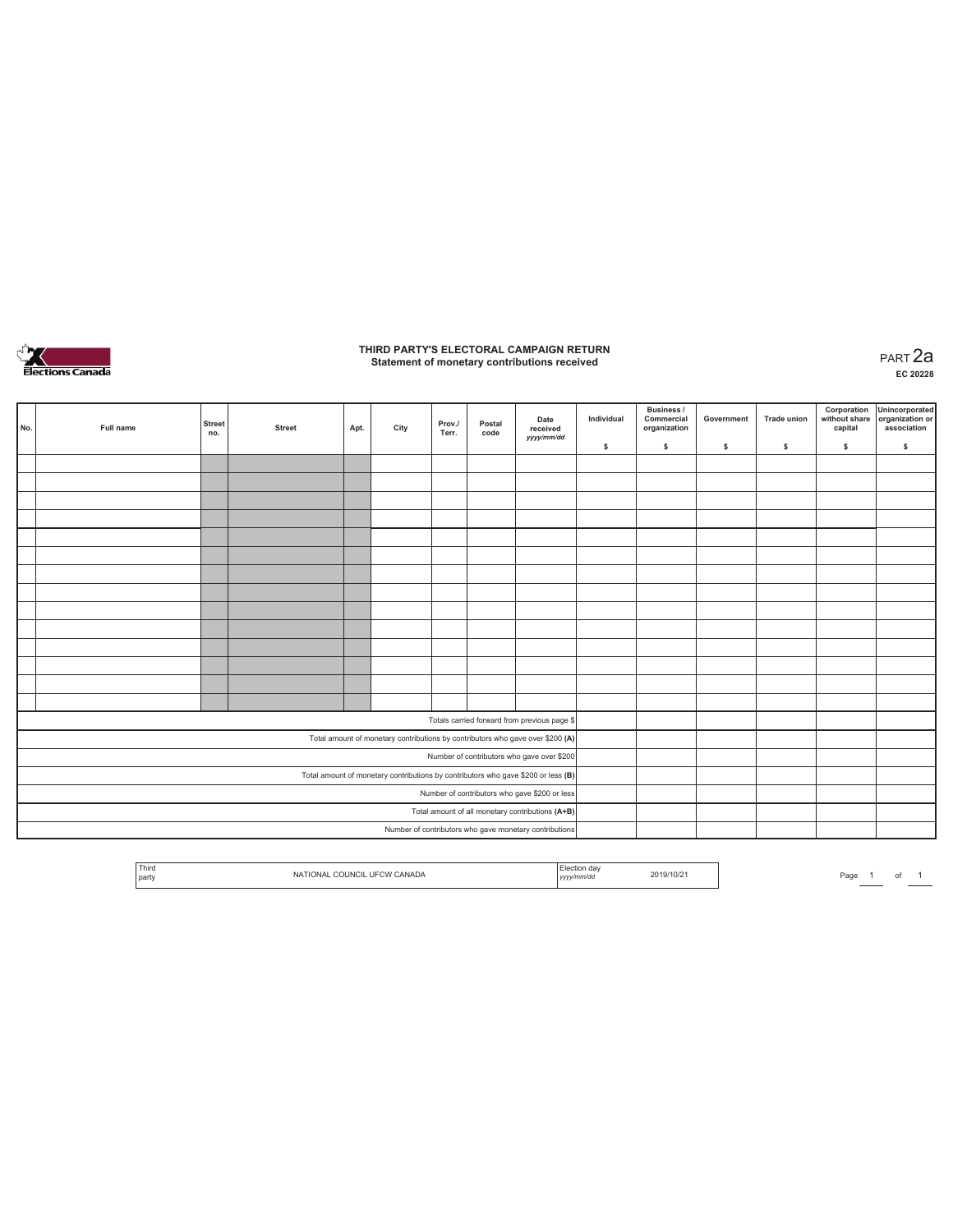

# **THIRD PARTY'S ELECTORAL CAMPAIGN RETURN Statement of non-monetary contributions received** PART 2b

| No.                                                                                   | Full name                                     | <b>Street</b><br>no. | <b>Street</b> | Apt. | City | Prov./<br>Terr. | Postal<br>code | Date<br>received<br>yyyy/mm/dd                                                     | Individual | Business /<br>Commercial<br>organization | Government | <b>Trade union</b> | Corporation<br>without share<br>capital | Unincorporated<br>organization or<br>association |
|---------------------------------------------------------------------------------------|-----------------------------------------------|----------------------|---------------|------|------|-----------------|----------------|------------------------------------------------------------------------------------|------------|------------------------------------------|------------|--------------------|-----------------------------------------|--------------------------------------------------|
|                                                                                       |                                               |                      |               |      |      |                 |                |                                                                                    | \$         | $\mathbb S$                              | \$         | \$                 | \$                                      | \$                                               |
|                                                                                       |                                               |                      |               |      |      |                 |                |                                                                                    |            |                                          |            |                    |                                         |                                                  |
|                                                                                       |                                               |                      |               |      |      |                 |                |                                                                                    |            |                                          |            |                    |                                         |                                                  |
|                                                                                       |                                               |                      |               |      |      |                 |                |                                                                                    |            |                                          |            |                    |                                         |                                                  |
|                                                                                       |                                               |                      |               |      |      |                 |                |                                                                                    |            |                                          |            |                    |                                         |                                                  |
|                                                                                       |                                               |                      |               |      |      |                 |                |                                                                                    |            |                                          |            |                    |                                         |                                                  |
|                                                                                       |                                               |                      |               |      |      |                 |                |                                                                                    |            |                                          |            |                    |                                         |                                                  |
|                                                                                       |                                               |                      |               |      |      |                 |                |                                                                                    |            |                                          |            |                    |                                         |                                                  |
|                                                                                       |                                               |                      |               |      |      |                 |                |                                                                                    |            |                                          |            |                    |                                         |                                                  |
|                                                                                       |                                               |                      |               |      |      |                 |                |                                                                                    |            |                                          |            |                    |                                         |                                                  |
|                                                                                       |                                               |                      |               |      |      |                 |                |                                                                                    |            |                                          |            |                    |                                         |                                                  |
|                                                                                       |                                               |                      |               |      |      |                 |                |                                                                                    |            |                                          |            |                    |                                         |                                                  |
|                                                                                       |                                               |                      |               |      |      |                 |                |                                                                                    |            |                                          |            |                    |                                         |                                                  |
|                                                                                       |                                               |                      |               |      |      |                 |                |                                                                                    |            |                                          |            |                    |                                         |                                                  |
|                                                                                       |                                               |                      |               |      |      |                 |                |                                                                                    |            |                                          |            |                    |                                         |                                                  |
|                                                                                       |                                               |                      |               |      |      |                 |                | Totals carried forward from previous page \$                                       |            |                                          |            |                    |                                         |                                                  |
|                                                                                       |                                               |                      |               |      |      |                 |                | Total amount of non-monetary contributions by contributors who gave over \$200 (A) |            |                                          |            |                    |                                         |                                                  |
| Number of contributors who gave over \$200                                            |                                               |                      |               |      |      |                 |                |                                                                                    |            |                                          |            |                    |                                         |                                                  |
| Total amount of non-monetary contributions by contributors who gave \$200 or less (B) |                                               |                      |               |      |      |                 |                |                                                                                    |            |                                          |            |                    |                                         |                                                  |
|                                                                                       | Number of contributors who gave \$200 or less |                      |               |      |      |                 |                |                                                                                    |            |                                          |            |                    |                                         |                                                  |
|                                                                                       |                                               |                      |               |      |      |                 |                | Total amount of all non-monetary contributions (A+B)                               |            |                                          |            |                    |                                         |                                                  |
|                                                                                       |                                               |                      |               |      |      |                 |                | Number of contributors who gave non-monetary contributions                         |            |                                          |            |                    |                                         |                                                  |

|  | l par | <b>Third</b><br>the contract of the contract of |  | ,,,, | 22.5<br>9/10/2 |  |  |  |  |
|--|-------|-------------------------------------------------|--|------|----------------|--|--|--|--|
|--|-------|-------------------------------------------------|--|------|----------------|--|--|--|--|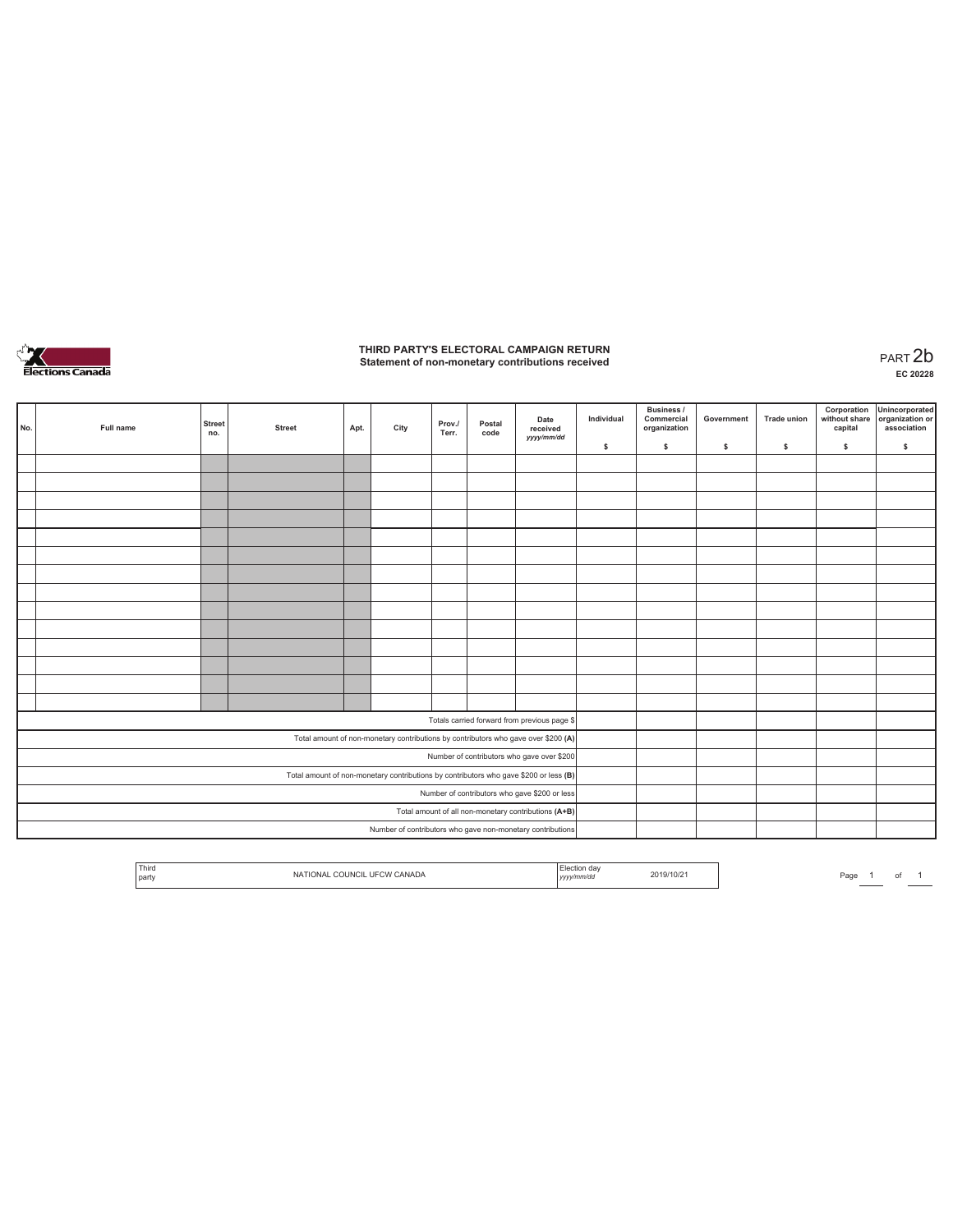

### **THIRD PARTY'S ELECTORAL CAMPAIGN RETURN Statement of operating loans received** PART 2c

**EC 20228**

|                                           | No.                                                             | Full name | <b>Street</b><br>no. | <b>Street</b> | Apt. | City | Prov./<br>Terr. | Postal<br>code | Date<br>received<br>yyyy/mm/dd                               | Individual | <b>Business /</b><br>Commercial<br>organization | Government | <b>Trade union</b> | Corporation<br>without share<br>capital | Unincorporated<br>organization or<br>association |
|-------------------------------------------|-----------------------------------------------------------------|-----------|----------------------|---------------|------|------|-----------------|----------------|--------------------------------------------------------------|------------|-------------------------------------------------|------------|--------------------|-----------------------------------------|--------------------------------------------------|
|                                           |                                                                 |           |                      |               |      |      |                 |                |                                                              | \$         | \$.                                             | \$         | s                  | \$                                      | $\mathbb S$                                      |
|                                           |                                                                 |           |                      |               |      |      |                 |                |                                                              |            |                                                 |            |                    |                                         |                                                  |
|                                           |                                                                 |           |                      |               |      |      |                 |                |                                                              |            |                                                 |            |                    |                                         |                                                  |
|                                           |                                                                 |           |                      |               |      |      |                 |                |                                                              |            |                                                 |            |                    |                                         |                                                  |
|                                           |                                                                 |           |                      |               |      |      |                 |                |                                                              |            |                                                 |            |                    |                                         |                                                  |
|                                           |                                                                 |           |                      |               |      |      |                 |                |                                                              |            |                                                 |            |                    |                                         |                                                  |
|                                           |                                                                 |           |                      |               |      |      |                 |                |                                                              |            |                                                 |            |                    |                                         |                                                  |
|                                           |                                                                 |           |                      |               |      |      |                 |                |                                                              |            |                                                 |            |                    |                                         |                                                  |
|                                           |                                                                 |           |                      |               |      |      |                 |                |                                                              |            |                                                 |            |                    |                                         |                                                  |
|                                           |                                                                 |           |                      |               |      |      |                 |                |                                                              |            |                                                 |            |                    |                                         |                                                  |
|                                           |                                                                 |           |                      |               |      |      |                 |                |                                                              |            |                                                 |            |                    |                                         |                                                  |
|                                           |                                                                 |           |                      |               |      |      |                 |                |                                                              |            |                                                 |            |                    |                                         |                                                  |
|                                           |                                                                 |           |                      |               |      |      |                 |                |                                                              |            |                                                 |            |                    |                                         |                                                  |
|                                           |                                                                 |           |                      |               |      |      |                 |                |                                                              |            |                                                 |            |                    |                                         |                                                  |
|                                           |                                                                 |           |                      |               |      |      |                 |                |                                                              |            |                                                 |            |                    |                                         |                                                  |
|                                           |                                                                 |           |                      |               |      |      |                 |                | Totals carried forward from previous page \$                 |            |                                                 |            |                    |                                         |                                                  |
|                                           |                                                                 |           |                      |               |      |      |                 |                | Total amount of loans by lenders who provided over \$200 (A) |            |                                                 |            |                    |                                         |                                                  |
| Number of lenders who provided over \$200 |                                                                 |           |                      |               |      |      |                 |                |                                                              |            |                                                 |            |                    |                                         |                                                  |
|                                           | Total amount of loans by lenders who provided \$200 or less (B) |           |                      |               |      |      |                 |                |                                                              |            |                                                 |            |                    |                                         |                                                  |
|                                           | Number of lenders who provided \$200 or less                    |           |                      |               |      |      |                 |                |                                                              |            |                                                 |            |                    |                                         |                                                  |
|                                           | Total amount of all loans (A+B)                                 |           |                      |               |      |      |                 |                |                                                              |            |                                                 |            |                    |                                         |                                                  |
|                                           | Number of all lenders who provided loans                        |           |                      |               |      |      |                 |                |                                                              |            |                                                 |            |                    |                                         |                                                  |

| <sup>1</sup> Third<br>`'∩''<br>COLIN.<br>NA<br>ומור<br><i>J</i> ANADA.<br>l nartv<br>. | ı da<br>19/10/21<br>v/mm/dd<br>,,,,, |
|----------------------------------------------------------------------------------------|--------------------------------------|
|----------------------------------------------------------------------------------------|--------------------------------------|

Page  $1$  of  $1$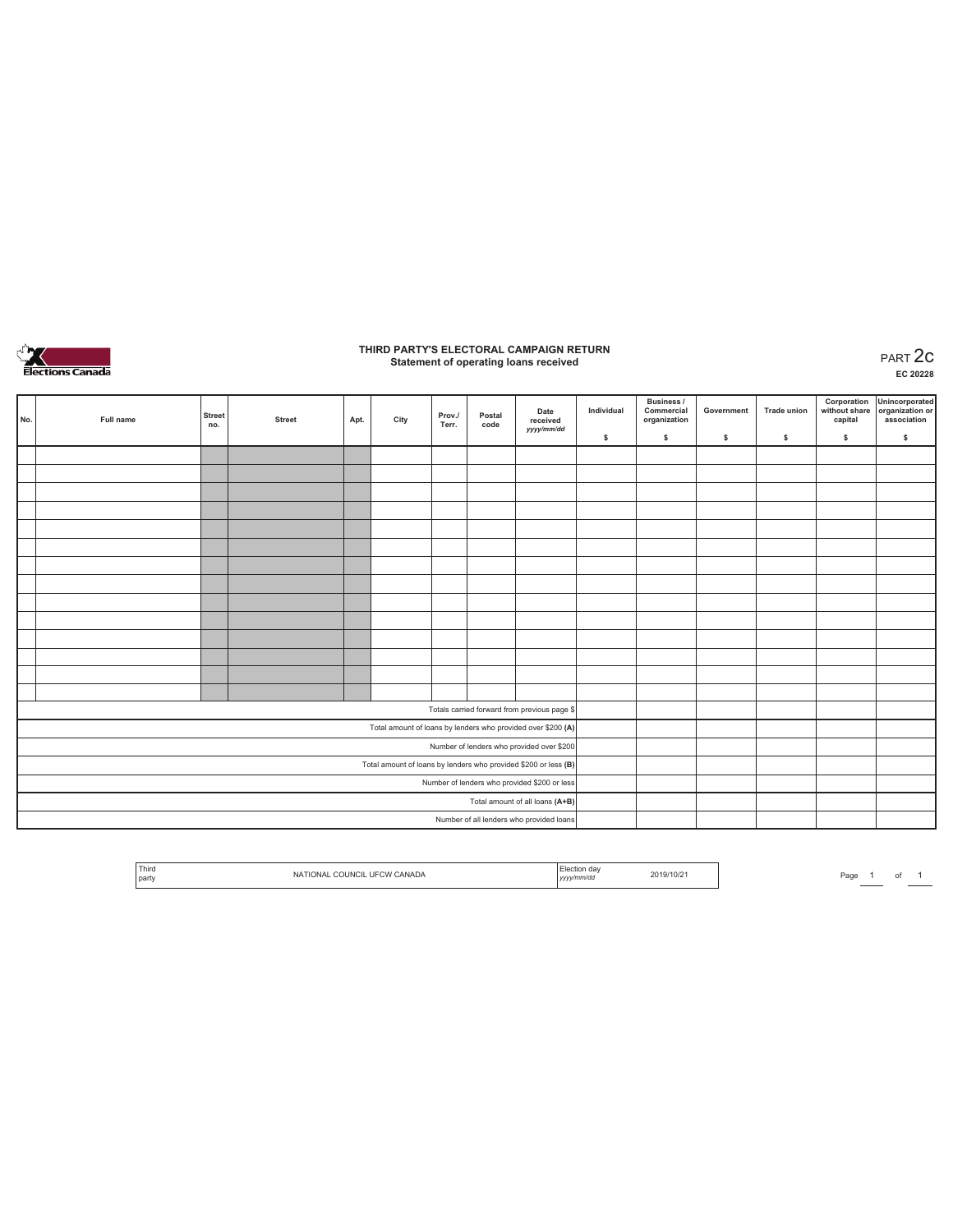

### **THIRD PARTY'S ELECTORAL CAMPAIGN RETURN Summary of inflows** PART 2d

| No.   | Type of contributor / lender                 | Monetary<br>contributions<br>(Part 2a)<br>\$ | Non-monetary<br>contributions<br>(Part 2b)<br>\$ | Loans<br>(Part 2c)<br>s | Total<br>\$ | Number of<br>contributors and<br>lenders |
|-------|----------------------------------------------|----------------------------------------------|--------------------------------------------------|-------------------------|-------------|------------------------------------------|
| 1.    | Individuals                                  |                                              |                                                  |                         |             |                                          |
| 2.    | Businesses / Commercial organizations        |                                              |                                                  |                         |             |                                          |
| 3.    | Governments                                  |                                              |                                                  |                         |             |                                          |
| 4.    | Trade unions                                 |                                              |                                                  |                         |             |                                          |
| 5.    | Corporations without share capital           |                                              |                                                  |                         |             |                                          |
| 6.    | Unincorporated organizations or associations |                                              |                                                  |                         |             |                                          |
| 7.    | Total (items 1 to 6)                         |                                              |                                                  |                         |             |                                          |
| Total |                                              |                                              |                                                  |                         |             |                                          |
| 8.    | Amount of third party's resources used       |                                              |                                                  |                         | 26,424.63   |                                          |
| 9.    | Grand total (items 7 and 8)                  |                                              |                                                  |                         | 26,424.63   |                                          |

| <sup>1</sup> Third |                                       | Flection day |           |
|--------------------|---------------------------------------|--------------|-----------|
| l party            | _ COUNCIL UFCW OF<br>CANADA<br>TIONAL | yyyy/mm/dd   | 2019/10/2 |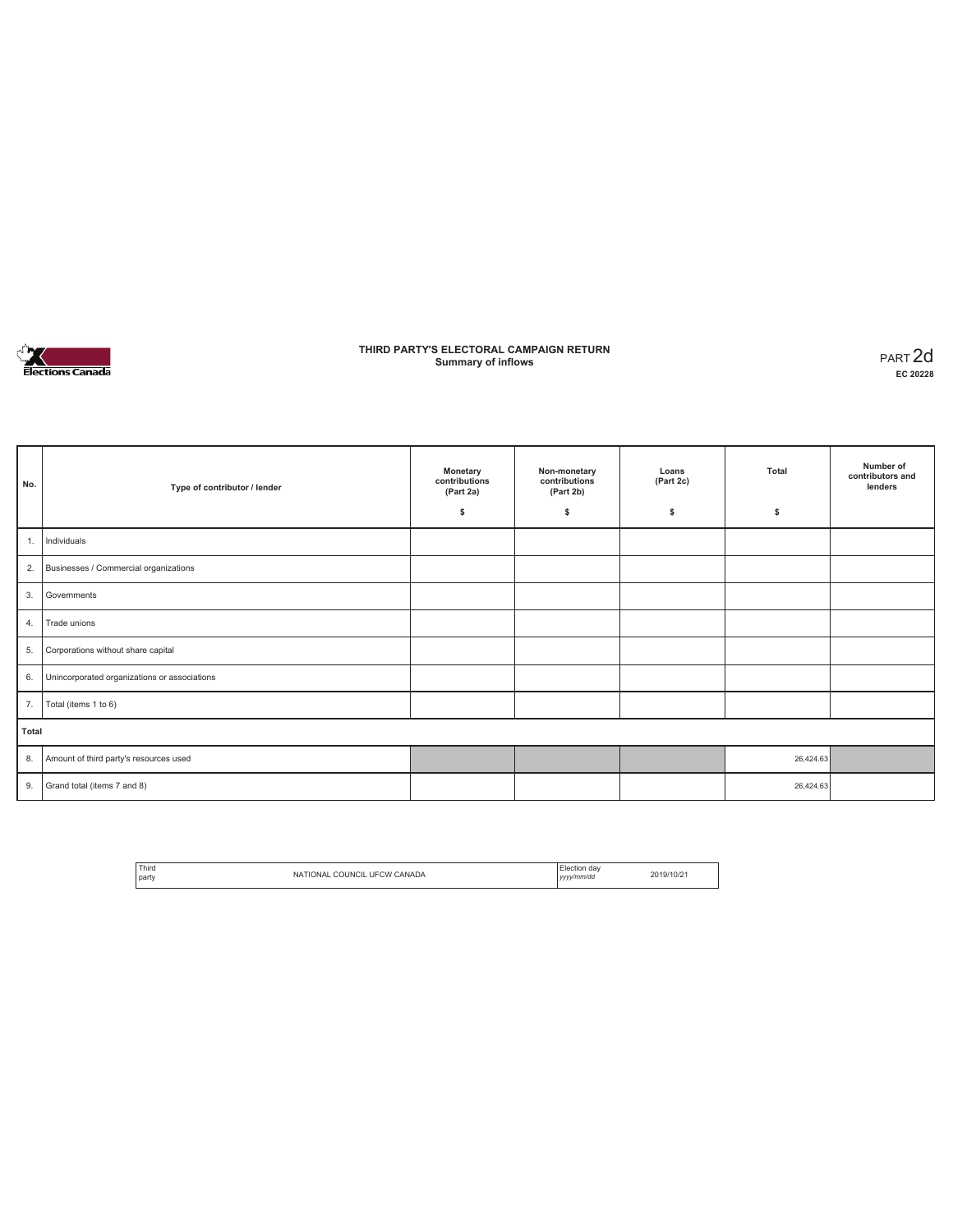

#### **THIRD PARTY'S ELECTORAL CAMPAIGN RETURN Statement of expenses incurred for regulated activities that take place during the pre-election period**  *(Only applicable to a fixed-date general election)*

PART 3a **EC 20228**

For a list of expense types, expense categories and expense subcategories, refer to Annex II in the Instructions.

| No. | Date<br>incurred<br>yyyy/mm/dd | ED Code<br>(if applicable) | Supplier | <b>Expense type</b> | Expense<br>category | Expense<br>subcategory | Starting date<br>of activity,<br>advertisement<br>advertisement<br>dvertisement<br>or survey<br>yyyy/mm/dd | or survey<br>yyyy/mm/dd | Place of activity or<br>advertisement        | <b>Expense amount</b><br>\$ |
|-----|--------------------------------|----------------------------|----------|---------------------|---------------------|------------------------|------------------------------------------------------------------------------------------------------------|-------------------------|----------------------------------------------|-----------------------------|
|     |                                |                            |          |                     |                     |                        |                                                                                                            |                         |                                              |                             |
|     |                                |                            |          |                     |                     |                        |                                                                                                            |                         |                                              |                             |
|     |                                |                            |          |                     |                     |                        |                                                                                                            |                         |                                              |                             |
|     |                                |                            |          |                     |                     |                        |                                                                                                            |                         |                                              |                             |
|     |                                |                            |          |                     |                     |                        |                                                                                                            |                         |                                              |                             |
|     |                                |                            |          |                     |                     |                        |                                                                                                            |                         |                                              |                             |
|     |                                |                            |          |                     |                     |                        |                                                                                                            |                         |                                              |                             |
|     |                                |                            |          |                     |                     |                        |                                                                                                            |                         |                                              |                             |
|     |                                |                            |          |                     |                     |                        |                                                                                                            |                         |                                              |                             |
|     |                                |                            |          |                     |                     |                        |                                                                                                            |                         |                                              |                             |
|     |                                |                            |          |                     |                     |                        |                                                                                                            |                         |                                              |                             |
|     |                                |                            |          |                     |                     |                        |                                                                                                            |                         |                                              |                             |
|     |                                |                            |          |                     |                     |                        |                                                                                                            |                         |                                              |                             |
|     |                                |                            |          |                     |                     |                        |                                                                                                            |                         |                                              |                             |
|     |                                |                            |          |                     |                     |                        |                                                                                                            |                         |                                              |                             |
|     |                                |                            |          |                     |                     |                        |                                                                                                            |                         |                                              |                             |
|     |                                |                            |          |                     |                     |                        |                                                                                                            |                         |                                              |                             |
|     |                                |                            |          |                     |                     |                        |                                                                                                            |                         | Totals carried forward from previous page \$ |                             |
|     |                                |                            |          |                     |                     |                        |                                                                                                            |                         | Total \$                                     |                             |

| Third<br><b>UFCW</b><br><b>CANADA</b><br>NΑ<br>YJUNGIL<br><b>JNA</b><br>party | ∟lection dav<br>yy/mm/dd | `19/10/2 .<br>2U 12<br>$-1$ |
|-------------------------------------------------------------------------------|--------------------------|-----------------------------|
|-------------------------------------------------------------------------------|--------------------------|-----------------------------|

Page  $\frac{1}{\phantom{1}}$  of  $\frac{1}{\phantom{1}}$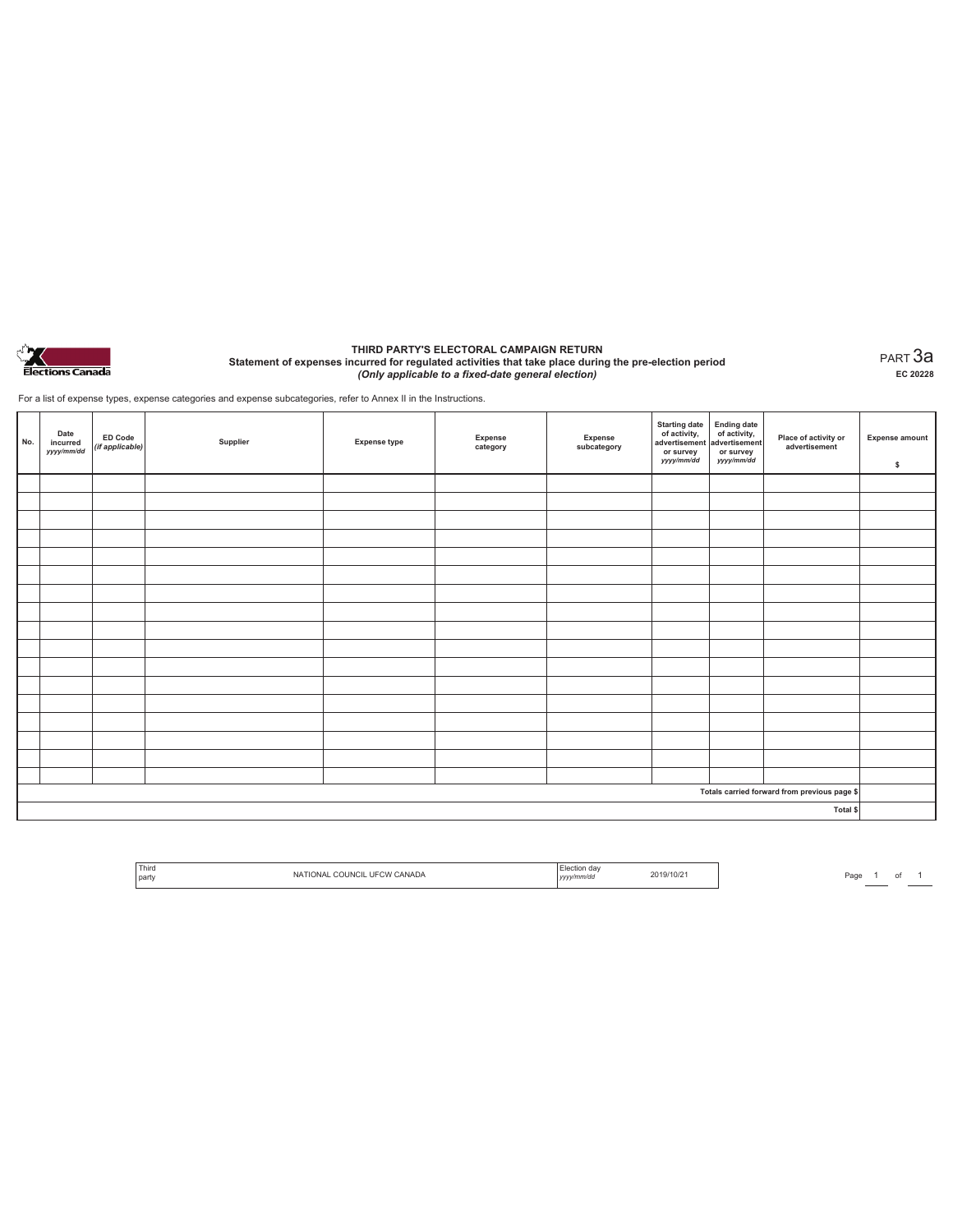

# **THIRD PARTY'S ELECTORAL CAMPAIGN RETURN Statement of expenses incurred for regulated activities that take place during the election period** PART 3b

**EC 20228**

For a list of expense types, expense categories and expense subcategories, refer to Annex II in the Instructions.

| No.            | Date<br>incurred<br>yyyy/mm/dd | <b>ED Code</b><br>(if applicable) | Supplier                     | <b>Expense type</b>         | <b>Expense</b><br>category | <b>Expense</b><br>subcategory   | <b>Starting date</b><br>of activity,<br>advertisement<br>or survey<br>yyyy/mm/dd | <b>Ending date</b><br>of activity,<br>advertisement<br>or survey<br>yyyy/mm/dd | Place of activity or<br>advertisement        | <b>Expense amount</b><br>s |
|----------------|--------------------------------|-----------------------------------|------------------------------|-----------------------------|----------------------------|---------------------------------|----------------------------------------------------------------------------------|--------------------------------------------------------------------------------|----------------------------------------------|----------------------------|
|                | 2019/10/04                     | 35-026                            | <b>FACEBOOK</b>              | Election Advertising        | <b>ADVERTISING</b>         | <b>SOCIAL MEDIA</b>             | 2019/10/04                                                                       | 2019/10/19                                                                     | Essex                                        | 1,988.92                   |
| $\overline{2}$ | 2019/10/04                     | 35-035                            | <b>FACEBOOK</b>              | Election Advertising        | <b>ADVERTISING</b>         | <b>SOCIAL MEDIA</b>             | 2019/10/04                                                                       | 2019/10/19                                                                     | Hamilton Centre                              | 1.986.49                   |
| 3              | 2019/10/04                     | 59-003                            | <b>FACEBOOK</b>              | <b>Election Advertising</b> | <b>ADVERTISING</b>         | <b>SOCIAL MEDIA</b>             | 2019/10/04                                                                       | 2019/10/19                                                                     | <b>Burnaby South</b>                         | 3,939.26                   |
| $\overline{4}$ | 2019/10/07                     | 59-041                            | <b>FACEBOOK</b>              | Election Advertising        | <b>ADVERTISING</b>         | <b>SOCIAL MEDIA</b>             | 2019/10/07                                                                       | 2019/10/19                                                                     | Victoria                                     | 1.969.44                   |
| 5              | 2019/10/07                     | 59-018                            | <b>FACEBOOK</b>              | Election Advertising        | <b>ADVERTISING</b>         | <b>SOCIAL MEDIA</b>             | 2019/10/07                                                                       | 2019/10/19                                                                     | Nanaimo-Ladysmith                            | 1.962.35                   |
| 6              | 2019/10/07                     | 48-019                            | <b>FACEBOOK</b>              | Election Advertising        | <b>ADVERTISING</b>         | <b>SOCIAL MEDIA</b>             | 2019/10/07                                                                       | 2019/10/19                                                                     | Edmonton Strathcona                          | 1.964.31                   |
| $\overline{7}$ | 2019/10/07                     | 35-051                            | <b>FACEBOOK</b>              | Election Advertising        | <b>ADVERTISING</b>         | <b>SOCIAL MEDIA</b>             | 2019/10/07                                                                       | 2019/10/19                                                                     | London-Fanshawe                              | 1.548.10                   |
| 8              | 2019/10/07                     | 59-028                            | <b>FACEBOOK</b>              | Election Advertising        | <b>ADVERTISING</b>         | <b>SOCIAL MEDIA</b>             | 2019/10/07                                                                       | 2019/10/19                                                                     | Skeena-Bulkley Valley                        | 1,463.88                   |
| 9              | 2019/10/11                     | 59-035                            | <b>FACEBOOK</b>              | Election Advertising        | <b>ADVERTISING</b>         | <b>SOCIAL MEDIA</b>             | 2019/10/11                                                                       | 2019/10/19                                                                     | Vancouver East                               | 1.960.80                   |
| 10             | 2019/10/07                     | 59-023                            | <b>FACEBOOK</b>              | Election Advertising        | <b>ADVERTISING</b>         | <b>SOCIAL MEDIA</b>             | 2019/10/07                                                                       | 2019/10/19                                                                     | Port Moody-Coquitlam                         | 1.949.08                   |
| 11             | 2019/10/17                     | 59-034                            | <b>FACEBOOK</b>              | Election Advertising        | <b>ADVERTISING</b>         | <b>SOCIAL MEDIA</b>             | 2019/10/17                                                                       | 2019/10/19                                                                     | Vancouver Centre                             | 1,790.17                   |
| 12             | 2019/10/17                     | 35-009                            | <b>FACEBOOK</b>              | Election Advertising        | <b>ADVERTISING</b>         | <b>SOCIAL MEDIA</b>             | 2019/10/17                                                                       | 2019/10/19                                                                     | <b>Brampton East</b>                         | 961.99                     |
| 13             | 2019/09/14                     | 35-026                            | NATIONAL COUNCIL UFCW CANADA | Election Advertising        | <b>ADVERTISING</b>         | <b>PRODUCTION COST</b>          | 2019/09/14                                                                       | 2019/09/14                                                                     | Essex                                        | 348.00                     |
| 14             | 2019/09/12                     | 35-035                            | NATIONAL COUNCIL UFCW CANADA | Election Advertising        | <b>ADVERTISING</b>         | <b>PRODUCTION COST</b>          | 2019/09/12                                                                       | 2019/09/12                                                                     | Hamilton Centre                              | 290.22                     |
| 15             | 2019/09/08                     | 59-003                            | NATIONAL COUNCIL UFCW CANADA | <b>Election Advertising</b> | <b>ADVERTISING</b>         | <b>PRODUCTION COST</b>          | 2019/09/08                                                                       | 2019/09/08                                                                     | <b>Burnaby South</b>                         | 290.22                     |
| 16             | 2019/10/01                     | 59-003                            | NATIONAL COUNCIL UFCW CANADA | Election Advertising        | <b>ADVERTISING</b>         | <b>DESIGN &amp; DEVELOPMENT</b> | 2019/10/01                                                                       | 2019/10/01                                                                     | Burnaby South                                | 96.74                      |
| 17             | 2019/10/01                     | 59-041                            | NATIONAL COUNCIL UFCW CANADA | Election Advertising        | <b>ADVERTISING</b>         | <b>DESIGN &amp; DEVELOPMENT</b> | 2019/10/01                                                                       | 2019/10/01                                                                     | Victoria                                     | 96.74                      |
|                |                                |                                   |                              |                             |                            |                                 |                                                                                  |                                                                                | Totals carried forward from previous page \$ |                            |
|                |                                |                                   |                              |                             |                            |                                 |                                                                                  |                                                                                | <b>Total \$</b>                              | 24,606.00                  |

| ' Third<br>l party | NATIONAL COUNCIL UFCW CANADA | Election day<br>yyyy/mm/dd | 2019/10/21 |
|--------------------|------------------------------|----------------------------|------------|
|--------------------|------------------------------|----------------------------|------------|

Page  $1$  of  $2$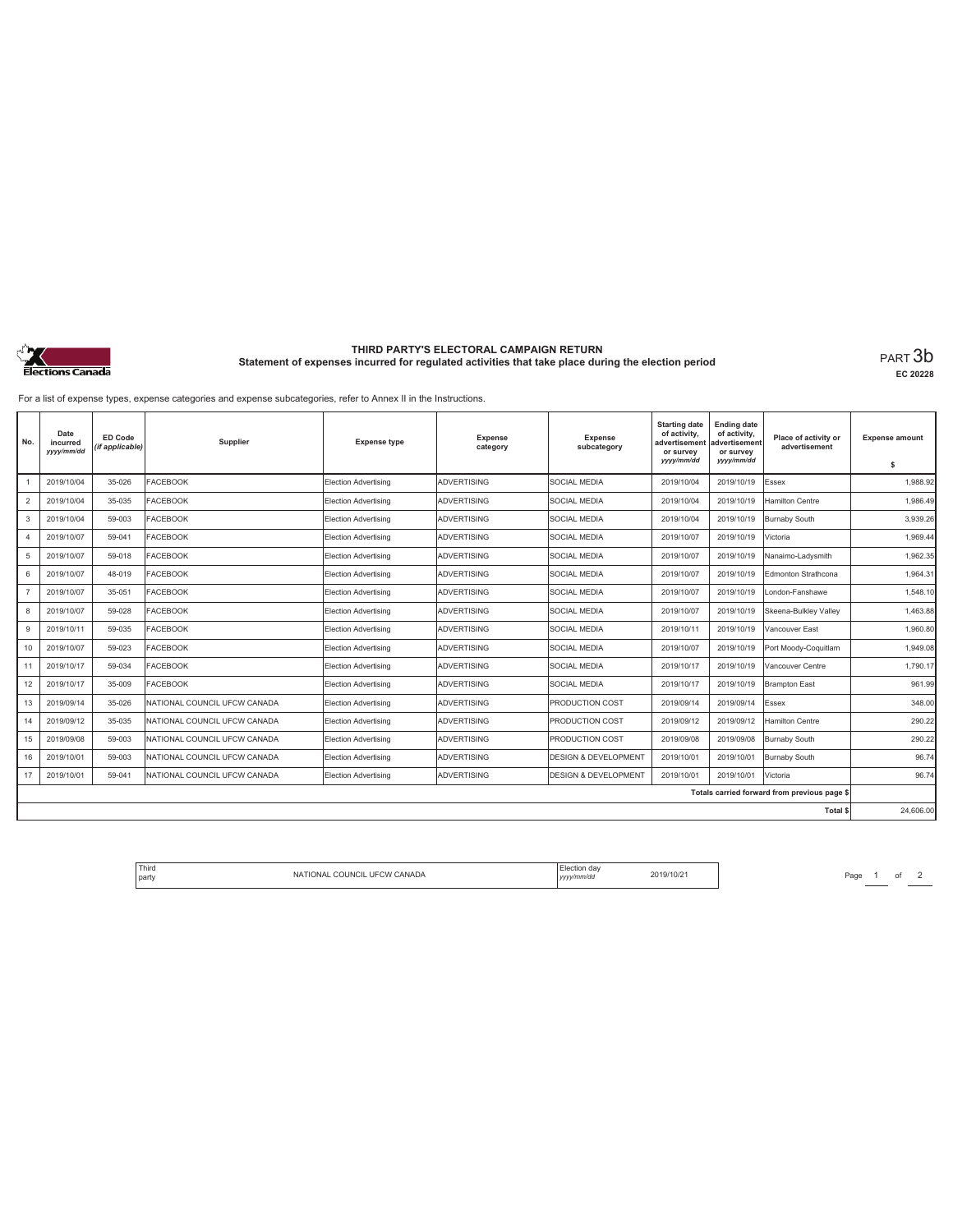

# **THIRD PARTY'S ELECTORAL CAMPAIGN RETURN Statement of expenses incurred for regulated activities that take place during the election period** PART 3b

**EC 20228**

For a list of expense types, expense categories and expense subcategories, refer to Annex II in the Instructions.

| No. | Date<br>incurred<br>yyyy/mm/dd | <b>ED Code</b><br>(if applicable) | Supplier                     | <b>Expense type</b>         | Expense<br>category | Expense<br>subcategory          | <b>Starting date</b><br>of activity,<br>advertisemen<br>or survey<br>yyyy/mm/dd | <b>Ending date</b><br>of activity,<br>advertisement<br>or survey<br>yyyy/mm/dd | Place of activity or<br>advertisement        | <b>Expense amount</b><br>\$ |
|-----|--------------------------------|-----------------------------------|------------------------------|-----------------------------|---------------------|---------------------------------|---------------------------------------------------------------------------------|--------------------------------------------------------------------------------|----------------------------------------------|-----------------------------|
| 18  | 2019/10/01                     | 59-018                            | NATIONAL COUNCIL UFCW CANADA | Election Advertising        | <b>ADVERTISING</b>  | <b>DESIGN &amp; DEVELOPMENT</b> | 2019/10/01                                                                      | 2019/10/01                                                                     | Nanaimo-Ladysmith                            | 96.74                       |
| 19  | 2019/10/01                     | 48-019                            | NATIONAL COUNCIL UFCW CANADA | Election Advertising        | <b>ADVERTISING</b>  | <b>DESIGN &amp; DEVELOPMENT</b> | 2019/10/01                                                                      | 2019/10/01                                                                     | Edmonton Strathcona                          | 96.74                       |
| 20  | 2019/10/01                     | 35-051                            | NATIONAL COUNCIL UFCW CANADA | Election Advertising        | <b>ADVERTISING</b>  | <b>DESIGN &amp; DEVELOPMENT</b> | 2019/10/01                                                                      | 2019/10/01                                                                     | London-Fanshawe                              | 96.74                       |
| 21  | 2019/10/01                     | 59-028                            | NATIONAL COUNCIL UFCW CANADA | Election Advertising        | <b>ADVERTISING</b>  | <b>DESIGN &amp; DEVELOPMENT</b> | 2019/10/01                                                                      | 2019/10/01                                                                     | Skeena-Bulkley Valley                        | 96.74                       |
| 22  | 2019/10/02                     | 59-035                            | NATIONAL COUNCIL UFCW CANADA | Election Advertising        | <b>ADVERTISING</b>  | <b>PRODUCTION COSTS</b>         | 2019/10/02                                                                      | 2019/10/02                                                                     | Vancouver East                               | 290.22                      |
| 23  | 2019/10/01                     | 59-023                            | NATIONAL COUNCIL UFCW CANADA | Election Advertising        | <b>ADVERTISING</b>  | <b>PRODUCTION COSTS</b>         | 2019/10/01                                                                      | 2019/10/01                                                                     | Port Moody-Coquitlam                         | 348.00                      |
| 24  | 2019/10/01                     | 59-023                            | NATIONAL COUNCIL UFCW CANADA | <b>Election Advertising</b> | <b>ADVERTISING</b>  | <b>DESIGN &amp; DEVELOPMENT</b> | 2019/10/01                                                                      | 2019/10/01                                                                     | Port Moody-Coquitlam                         | 96.74                       |
| 25  | 2019/10/03                     | 59-034                            | NATIONAL COUNCIL UFCW CANADA | Election Advertising        | <b>ADVERTISING</b>  | <b>PRODUCTION COST</b>          | 2019/10/03                                                                      | 2019/10/03                                                                     | Vancouver Centre                             | 348.00                      |
| 26  | 2019/09/25                     | 35-009                            | NATIONAL COUNCIL UFCW CANADA | Election Advertising        | <b>ADVERTISING</b>  | <b>PRODUCTION COST</b>          | 2019/09/25                                                                      | 2019/09/25                                                                     | <b>Brampton East</b>                         | 348.00                      |
|     |                                |                                   |                              |                             |                     |                                 |                                                                                 |                                                                                |                                              |                             |
|     |                                |                                   |                              |                             |                     |                                 |                                                                                 |                                                                                |                                              |                             |
|     |                                |                                   |                              |                             |                     |                                 |                                                                                 |                                                                                |                                              |                             |
|     |                                |                                   |                              |                             |                     |                                 |                                                                                 |                                                                                |                                              |                             |
|     |                                |                                   |                              |                             |                     |                                 |                                                                                 |                                                                                |                                              |                             |
|     |                                |                                   |                              |                             |                     |                                 |                                                                                 |                                                                                |                                              |                             |
|     |                                |                                   |                              |                             |                     |                                 |                                                                                 |                                                                                |                                              |                             |
|     |                                |                                   |                              |                             |                     |                                 |                                                                                 |                                                                                |                                              |                             |
|     |                                |                                   |                              |                             |                     |                                 |                                                                                 |                                                                                | Totals carried forward from previous page \$ | 24,606.71                   |
|     |                                |                                   |                              |                             |                     |                                 |                                                                                 |                                                                                | Total \$                                     | 26,424.63                   |

| Third<br>. dav<br><b>OUNCIL</b><br>LIFO<br>∴W∴<br>CANADA<br>ONAL<br>party<br>v/mm/da<br>. | 10/2 |
|-------------------------------------------------------------------------------------------|------|
|-------------------------------------------------------------------------------------------|------|

 $Page 2 of 2$